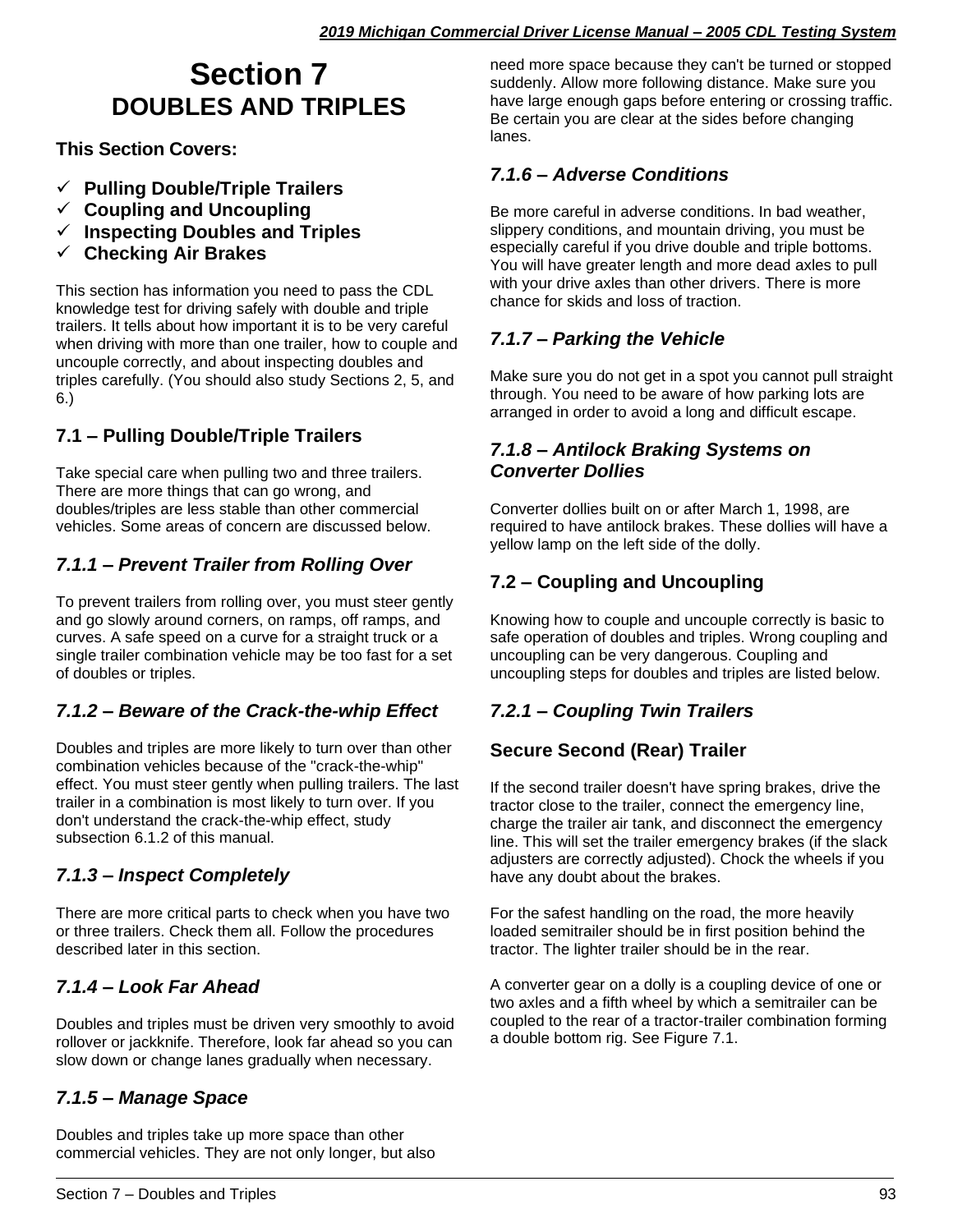#### *2019 Michigan Commercial Driver License Manual – 2005 CDL Testing System*



**Figure 7.1**

#### **Position Converter Dolly in Front of Second (Rear) Trailer**

Release dolly brakes by opening the air tank petcock. (Or, if the dolly has spring brakes, use the dolly parking brake control.) If the distance is not too great, wheel the dolly into position by hand so it is in line with the kingpin.

Or, use the tractor and first semitrailer to pick up the converter dolly:

Position combination as close as possible to converter dolly.

Move dolly to rear of first semitrailer and couple it to the trailer.

- $\checkmark$  Lock pintle hook.
- Secure dolly support in raised position.
- Pull dolly into position as close as possible to nose of the second semitrailer.
- $\checkmark$  Lower dolly support.

Unhook dolly from first trailer.

 $\checkmark$  Wheel dolly into position in front of second trailer in line with the kingpin.

### **Connect Converter Dolly to Front Trailer**

- Back first semitrailer into position in front of dolly tongue.
- Hook dolly to front trailer.
- Lock pintle hook.
- Secure converter gear support in raised position.

#### **Connect Converter Dolly to Rear Trailer**

- Make sure trailer brakes are locked and/or wheels chocked.
- $\checkmark$  Make sure trailer height is correct. (It must be slightly lower than the center of the fifth wheel, so trailer is raised slightly when dolly is pushed under.)
- Back converter dolly under rear trailer.
- $\checkmark$  Raise landing gear slightly off ground to prevent damage if trailer moves.
- $\checkmark$  Test coupling by pulling against pin of the second semitrailer.
- Make visual check of coupling. (No space between upper and lower fifth wheel. Locking jaws closed on kingpin.)
- Connect safety chains, air hoses, and light cords.
- Close converter dolly air tank petcock and shut-off valves at rear of second trailer (service and emergency shut-offs).
- Open shut-off valves at rear of first trailer (and on dolly if so equipped).
- $\checkmark$  Raise landing gear completely.
- Charge trailer brakes (push "air supply" knob in), and check for air at rear of second trailer by opening the emergency line shut-off. If air pressure isn't there, something is wrong and the brakes won't work.

#### *7.2.2 – Uncoupling Twin Trailers*

#### **Uncouple Rear Trailer**

- Park rig in a straight line on firm level ground.
- Apply parking brakes so rig won't move.
- Chock wheels of second trailer if it doesn't have spring brakes.
- ✓ Lower landing gear of second semitrailer enough to remove some weight from dolly.
- $\checkmark$  Close air shutoffs at rear of first semitrailer (and on dolly if so equipped).
- ✓ Disconnect all dolly air and electric lines and secure them.
- $\checkmark$  Release dolly brakes.
- Release converter dolly fifth wheel latch.
- Slowly pull tractor, first semitrailer, and dolly forward to pull dolly out from under rear semitrailer.

#### **Uncouple Converter Dolly**

- Lower dolly landing gear.
- Disconnect safety chains.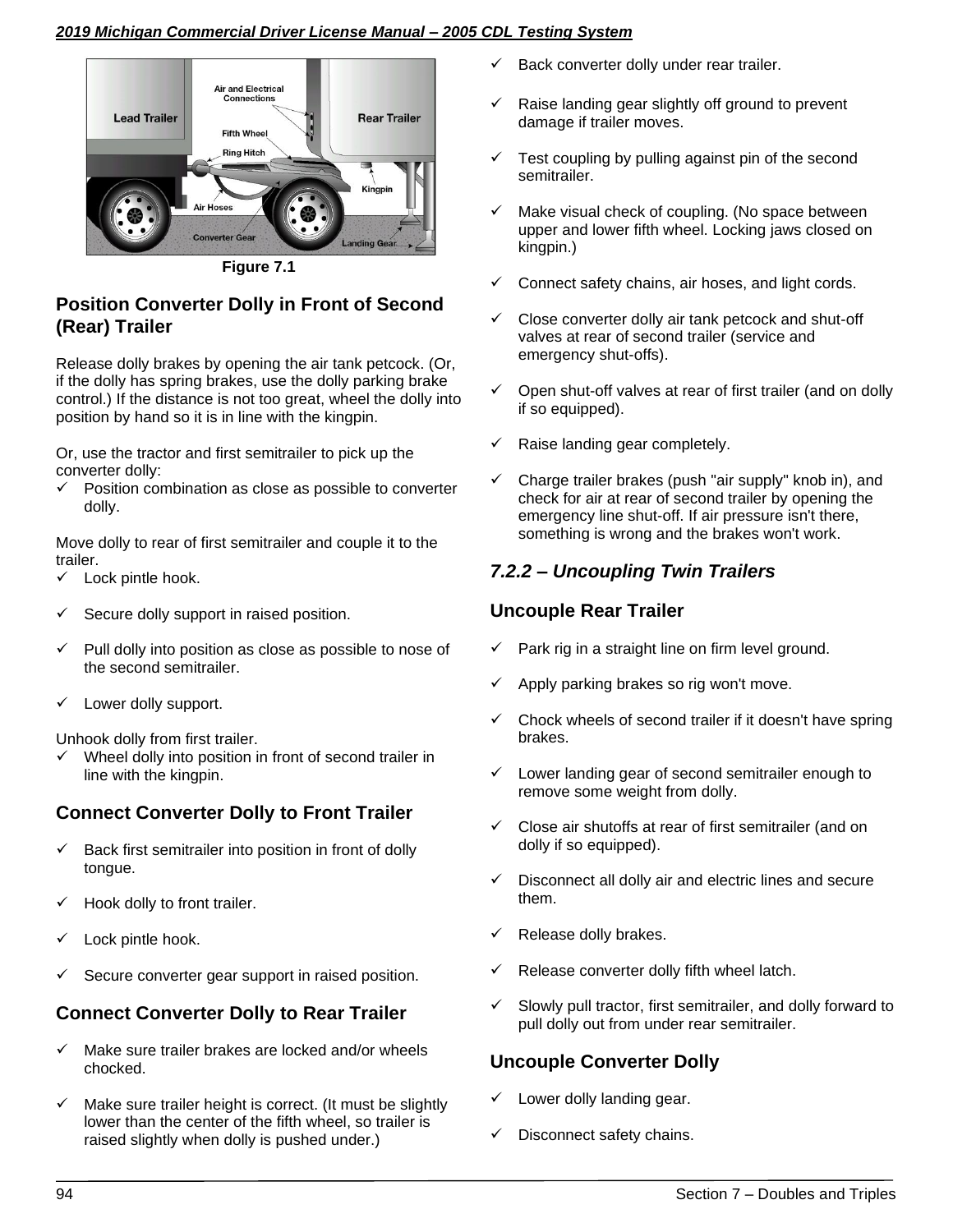- Apply converter gear spring brakes or chock wheels.
- Release pintle hook on first semi-trailer.
- Slowly pull clear of dolly.

Never unlock the pintle hook with the dolly still under the rear trailer. The dolly tow bar may fly up, possibly causing injury, and making it very difficult to re-couple.

#### *7.2.3 – Coupling and Uncoupling Triple Trailers*

#### **Couple Tractor/First Semitrailer to Second/Third Trailers**

Couple tractor to first trailer. Use the method already described for coupling tractor-semitrailers.

Move converter dolly into position and couple first trailer to second trailer using the method for coupling doubles. Triples rig is now complete.

### **Uncouple Triple-trailer Rig**

Uncouple third trailer by pulling the dolly out, then unhitching the dolly using the method for uncoupling doubles.

Uncouple remainder of rig as you would any doublebottom rig using the method already described.

#### *7.2.4 – Coupling and Uncoupling Other Combinations*

The methods described so far apply to the more common tractor-trailer combinations. However, there are other ways of coupling and uncoupling the many types of truck-trailer and tractor-trailer combinations that are in use. There are too many to cover in this manual. You will need to learn the correct way to couple and uncouple the vehicle(s) you will drive according to the manufacturer and/or owner specifications.

### **7.3 – Inspecting Doubles and Triples**

Use the seven-step inspection procedure described in Section 2 to inspect your combination vehicle. There are more things to inspect on a combination vehicle than on a single vehicle. Many of these items are simply more of what you would find on a single vehicle. (For example, tires, wheels, lights, reflectors, etc.) However, there are also some new things to check. These are discussed below.

#### *7.3.1 – Additional Checks*

Do these checks in addition to those already listed in Section 2, Step 5: Do a Walk-around Inspection.

#### **Coupling System Areas**

- $\checkmark$  Check fifth wheel (lower).
	- Securely mounted to frame.
	- No missing or damaged parts.
	- Enough grease.
	- No visible space between upper and lower fifth wheel.
	- Locking jaws around the shank, not the head of kingpin.
	- Release arm properly seated and safety latch/lock engaged.
- $\checkmark$  Check fifth wheel (upper).
	- Glide plate securely mounted to trailer frame.
	- Kingpin not damaged.
- $\checkmark$  Air and electric lines to trailer.
	- Electrical cord firmly plugged in and secured.
	- Air lines properly connected to glad hands, no air leaks, properly secured with enough slack for turns.
	- All lines free from damage.
- $\checkmark$  Sliding fifth wheel.
	- Slide not damaged or parts missing.
	- Properly greased.
	- All locking pins present and locked in place.
	- If air powered, no air leaks.
	- Check that fifth wheel is not so far forward that the tractor frame will hit landing gear, or cab will hit the trailer, during turns.

#### **Landing Gear**

- ✓ Fully raised, no missing parts, not bent or otherwise damaged.
- Crank handle in place and secured.
- If power operated, no air or hydraulic leaks.

#### **Double and Triple Trailers**

- ✓ Shut-off valves (at rear of trailers, in service and emergency lines).
	- Rear of front trailers: OPEN.
	- Rear of last trailer: CLOSED.
	- Converter dolly air tank drain valve: CLOSED.
- $\checkmark$  Be sure air-lines are supported and glad hands are properly connected.
- If spare tire is carried on converter gear (dolly), make sure it's secured.
- Be sure pintle-eye of dolly is in place in pintle hook of trailer(s).
- $\checkmark$  Make sure pintle hook is latched.